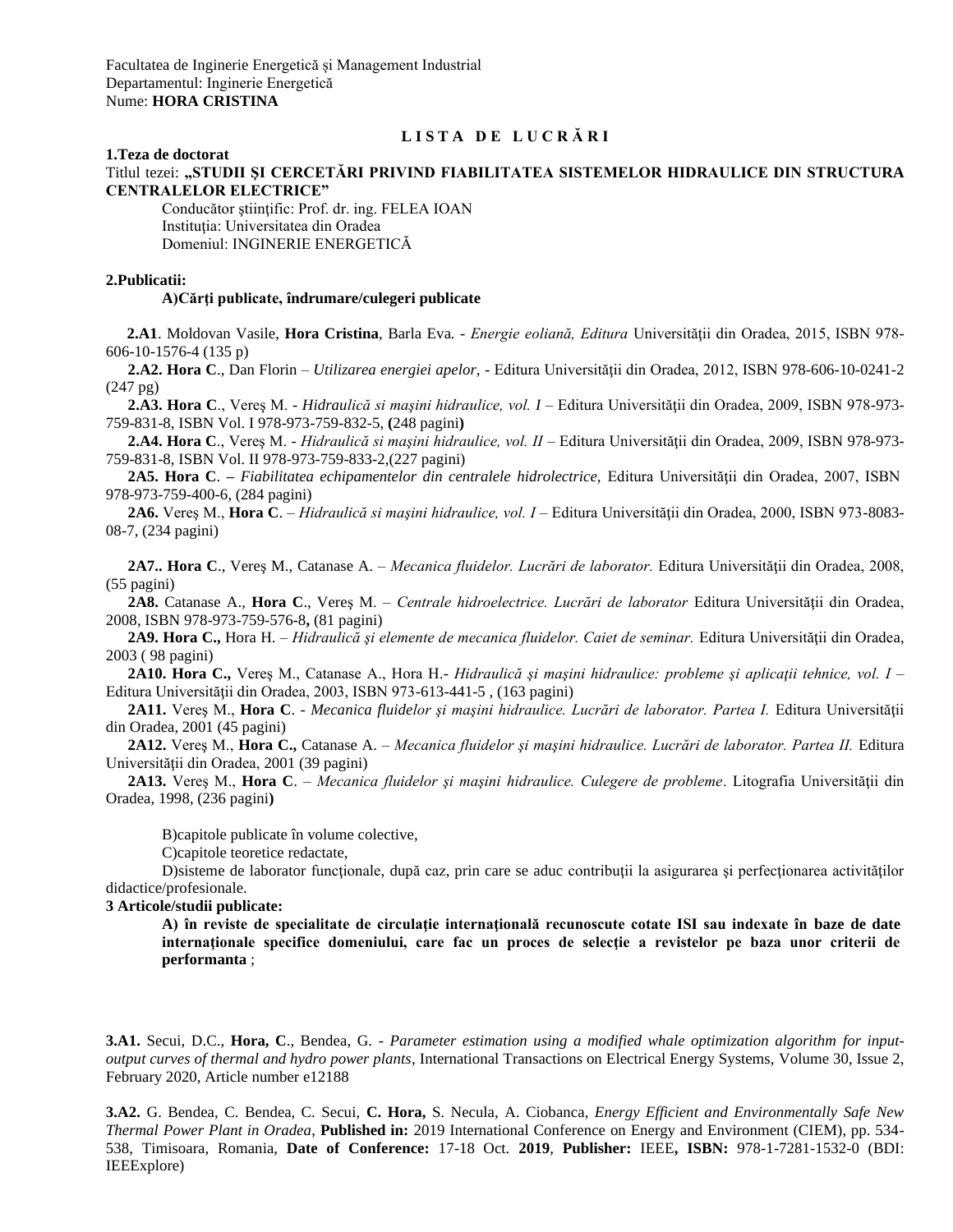**3.A3. [Cristina Hora](http://www.sciencedirect.com/science/article/pii/S1877050916313515)**, [Dinu Călin Secui, Gabriel Bendea, Simona Dzitac,](http://www.sciencedirect.com/science/article/pii/S1877050916313515) *BB-BC-CG Algorithm for Operational Reliability Modeling of Hydro Generator Groups,* [Procedia Computer Science,](http://www.sciencedirect.com/science/journal/18770509) [Volume 91,](http://www.sciencedirect.com/science/journal/18770509/91/supp/C) 2016, Pages 1088–1095, 4th International Conference on Information Technology and Quantitative Management (ITQM), Asan, Korea, 2016, Elsevier, **ISI;**

**3.A4. Hora C.,** Dumitrescu D., Hora H., *Operational instruments in the financial risk management specific to the projects of*  renewable energy resources, Proceedings of the 5<sup>th</sup> Review of Management and Economic Engineering International Management Conference, "From Management of Crisis to Management in a Time of Crisis", 22<sup>th</sup> - 24<sup>th</sup> of September 2016, Technical University of Cluj – Napoca, ISSN 2247 – 8639, pag. 193 - 200 , 2016, **Proc.ISI**

**3.A5.** Secui, D.C., Bendea, G., Dziţac, S., Bendea, C., **Hora , C.** – *A Modified Harmony Search Algorithm for the Economic Dispatch Problem,* Studies in Informatics and Control, volume 23, Issue 2, pg. 143-152, 2014, **ISI**

**3.A6.** Bendea, G., Secui, C., **Hora, C.,** Bendea, C. - *Redundancy Optimal Allocation For Series – Parallel Systems Applied To Thermal Power Plants*, Revue Roumaine des Sciences Techniques, Série Électrotechnique et Énergétique (ISSN 0035-4066), Volume 55, Issue 2, 2010, pg. 201–210, Factor de impact: 0,34, **ISI**

**3.A7. Hora, C.,** Secui, D.C., Bendea, G., Dzitac, S. – *The Optimal Identification of the Distribution Functions that Characterize the Reliability of Hydro Generators Groups*, Annals of DAAAM for 2009 & Proceedings of the 20th International DAAAM Symposium, Vienna, Austria, 2009, pg. 0057-0058, **Proc. ISI**

**3.A8. Hora, C.,** Bendea, G., Secui, D.C., Dzitac, S. – *Evaluation of Hydro Power Plants Availability by Monte Carlo Simulation*, Annals of DAAAM for 2009 & Proceedings of the 20th International DAAAM Symposium, Vienna, Austria, 2009, pg. 0059-0060, **Proc. ISI**

**3.A9. Hora C,** Vesselenyi T., Dzitac S. Dziţac I., Hora H., *Wear Simulation through Cellular Automata Method*, The 3rd International Workshop on Soft Computing Applications SOFA, 29 July – 1 August, 2009, Szeged-Arad, pg.41-46, ISBN 978 - 1 - 4244 - 5054 -1, **Proc. ISI** 

**3.A10.** Vesselenyi, T., Dzitac, I., Dziţac, S., **Hora**, C., Porumb, C. *Preliminary Issues On Brain – Machine Contextual Communication Structure Development*, The 3rd International Workshop on Soft Computing Applications SOFA, 29 July – 1 August, 2009, Szeged-Arad, pg.35-40, ISBN 978 - 1 - 4244 - 5054 -1, **Proc. ISI**

### **B) indexate în baze de date internaţionale recunoscute (BDI)**

3.B1. Secui D.C., Bendea G., Secui M.L., Hora C., Bendea C., *The Chaotic Social Group Optimization for the Economic Dispatch Problem*, International Journal of Intelligent Engineering and Systems, Volume 14, Issue 6, December 2021, pp. 666 – 677 (Scopus)

3.B2. Dan, F.C.; **Hora, C**.; Gligor, E.; Majoros, N.T., *Identification of Load Profiles for Rural and Urban Consumers in Bihor County, Romania*, *Proceedings of The National Technical Scientific Conference "MODERN TECHNOLOGIES FOR THE 3RD MILLENIUM"*, 20<sup>th</sup> Edition, Oradea, Romania, 9<sup>th</sup> December 2021

**3.B3.** Dan Florin, **Cristina Hora,** Gabriel Bendea, *[Short-](https://ieeexplore.ieee.org/abstract/document/8937626/)term Forecasting of Wind Power Generation*, 2021 International Conference on Energy and Environment (CIEM 2021), București, Romania, Date of Conference**:** 14-15 Oct. 2021

**3.B4.** Horea Hora, Cristina Hora, Simona Dzitac, *Modeling and simulation of an opto-mechanical system using fem.* Annals of Faculty of Engineering Hunedoara – International Journal of Engineering, Fascicula 4, ISSN 1584 – 2665 (print), ISSN 1585 – 2675 (on line), pag. 175 - 180, 2015, **BDI**

**3.B5.** Horea Hora, **Cristina Hora**, Simona Dziţac, *Image quality of an opto–mechanical system depending on stress and strain state*, Annals of Faculty of Engineering Hunedoara – International Journal of Engineering, Fascicula 4, ISSN 1584 – 2665 (print), ISSN 1585 – 2675 (on line), pag. 259 - 262 , 2015, **BDI**

**3.B6.** Hora H., **Hora C., -** *The Finite Element Method Used for Analysis the Triaxial Stress and Strain State,* Annals of the Oradea University, Fascicle of Management and Technological Engineering, volume XXIII(XIII), No. 3, 2014, ISSN 1583- 0691**, BDI** (CNCSIS B+)

**3.B7.**.Hora H., **Hora C., -** *Abaqus Used in Solving Elasticity Problems of Lens Mounts,* Annals of the Oradea University, Fascicle of Management and Technological Engineering, volume XXIII(XIII), No. 3, 2014, ISSN 1583-0691**, BDI** (CNCSIS  $B+$ )

**3.B8.**.**Hora C**, Dziţac Simona, Secui C, Bendea G – *Reliability analysis of spherical valve (VS) from HPP Remeţi using Monte Carlo simulation,* Acta Technica Corviniensis - Bulletin Of Engineering, fascicule 2, [april-june],2013, pg.121/124, **BDI**  $(CNCSIS B+)$ 

**3.B9.**.Dumitrescu D., **Hora C., -** *The integration and development of energy marketing in the context of the exploitation of renewable energy sources,* Annals of the Oradea University, Fascicle of Management and Technological Engineering, volume XI(XXI), No. 1, 2012, pg. 36-40, ISSN 1583-0691**, BDI** (CNCSIS B+)

**3.B10.**.**Hora C.,** Dumitrescu D., Hora H., *The operational reliability of equipment from hydro power plants structure* Annals of the Oradea University, Fascicle of Management and Technological Engineering, volume XI(XXI), No. 2, 2012, pg. 40-45, ISSN 1583-0691**, BDI** (CNCSIS B+)

**3.B11.**.**Hora C.,** Dziţac S**.,** Dumitrescu D., Hora H., *Reliability analysis of cut-off plate (VIR) from HPP Tileagd using Monte Carlo simulation*, Journal of sustainable energy vol. II, no. 1, march, 2011, pp. 21-25, I.S.S.N. 2067-5538, **BDI** (CNCSIS B+)

**3.B12.**.Dumitrescu D., **Hora C.,** R*isk analysys elements in the management of renewable energy sources* Journal of Sustainable Energy*,* vol. II, No. 4, December, 2011, pg. 1-5, ISSN 2067-5534*,* **BDI** (CNCSIS B+)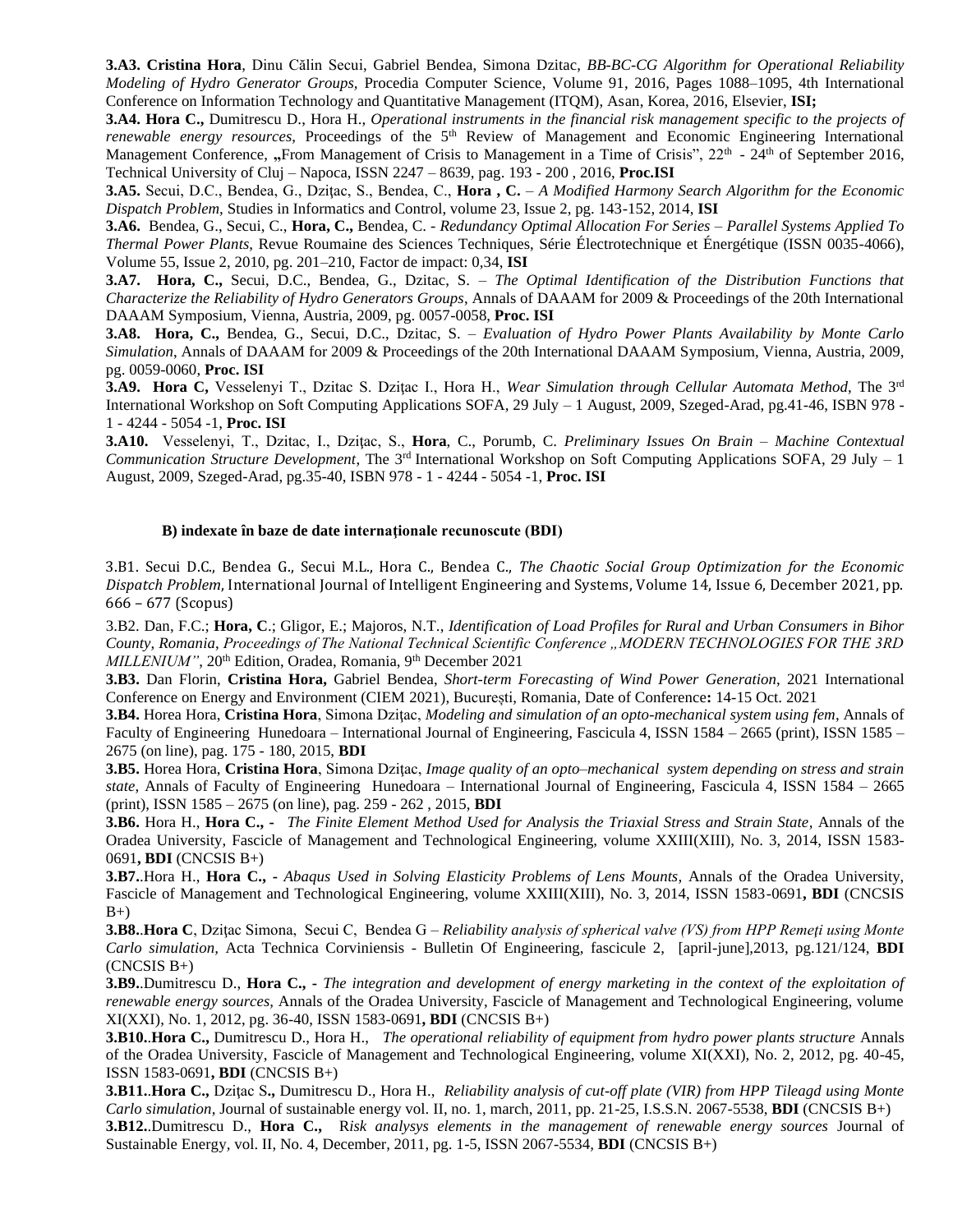**3.B13..Hora C.,** Dzitac S., Dumitrescu D., Hora H., *Reliability analysis of hydro - generator groups using Monte Carlo simulation* Annals of the Oradea University, Fascicle of Management and Technological Engineering, volume X(XX), 2011, nr. 2, pg. 24-29, ISSN 1583-0691 **BDI** (CNCSIS B+)

**3.B14.**.**Hora C.,** Dziţac S**.,** Dumitrescu D., Hora H., *Specificity of strategic alternatives in delayed products marketing,*  Annals of the Oradea University, Fascicle of Management and Technological Engineering, volume X(XX), 2011, nr. 2, pg. 78- 83, ISSN 1583-0691 **BDI** (CNCSIS B+)

**3.B15. Hora C.,** Dumitrescu D., Hora H., *FEM modeling of fluid flow for Kaplan turbine runner* Annals of the Oradea University, Fascicle of Management and Technological Engineering, volume IX(XIX), 2010, nr. 3, pg. 179-186, ISSN 1583- 0691 **BDI** (CNCSIS B+)

**3.B16.** Dumitrescu D., **Hora C.,** Dzitac S., Popper L., *Market and stock-market of power. Management of power systems, strategic marks in the behavioural modeling of energy discharge, Journal of Sustainable Energy, vol.I,* No. 1, March, 2010, pg. 115-119, ISSN 2067-5534*,* articol indexat în baza de date ULRICH'S, INDEX COPERNICUS, **CNCSIS B<sup>+</sup>**

**3.B17. Hora C**., Hora H., *Consideration regarding reliability analysis methods applied on hydraulic systems* Annals of the Oradea University, Fascicle of Management and Technological Engineering, CD-ROM Edition, volume VIII(XVIII), 2009, pg. 115, ISSN 1583-0691 **BDI** (CNCSIS B+)

**3.B18.**.**Hora C***., Aspects regarding the forecasting reliability analysis of Bagger pumps subsystem from thermo-electric power plants,* Annals of the Oradea University, Fascicle of Management and Technological Engineering, CD-ROM Edition, volume VIII(XVIII), 2009, pg. 116, ISSN 1583-0691 **BDI** (CNCSIS B+)

3.B19..Hora C., Dzițac S., Research On The Reliability Modeling Of Hydro Mechanical Systems, The 10<sup>th</sup> International Symposium "Interdisciplinary Regional Research" ISIRR, 23-24 April, p. S4-13, Hunedoara, 2009, Annal of the Faculty of Eng. Hunedoara - Journal of Engineering, Tome VII(2009), Fasc. 3, pp 312-317, ISSN: 1584-2673 BDI (CNCSIS B<sup>+</sup>)

3.B20. Dzițac S., Hora C., *Fuzzy Simulation In Reliability Analysis*, The 10<sup>th</sup> International Symposium "Interdisciplinary Regional Research ISIRR, 23-24 April, p. S4-13, Hunedoara, 2009, Annal of the Faculty of Eng. Hunedoara - Journal of Engineering, Tome VII (2009), Fasc. 3, pp 318-323, ISSN: 1584-2673 **BDI** (CNCSIS B<sup>+</sup> )

**3.B21..Hora C**. – *Reliability modeling of a hydraulic system using the Monte Carlo method, Fascicle of Management and* Technological Engineering, CD-ROM Edition, volume VII(XVII), 2008, pg. 58, ISSN 1583-0691 **BDI** (CNCSIS B+)

**3.B22.**.**Hora C**. - *Reliability analysis of Butterfly Valve (BV) using her functions in the framework of HPP Remeţi*, Annals of the Oradea University, Fascicle of Management and Technological Engineering, CD-ROM Edition, volume VI(XVI), 2007, pg. 368, ISSN 1583-0691 **BDI** (CNCSIS B+)

**3.B23.**.**Hora C.** - *Reliability analysis of Butterfly Valve (BV) using the failure and events trees*, Annals of the Oradea University, Fascicle of Management and Technological Engineering, CD-ROM Edition, volume VI(XVI), 2007, pg. 369, ISSN 1583-0691 **BDI** (CNCSIS B+)

**3.B24.**.Vereş M., Dziţac I., **Hora C.,** Dziţac S. - *Experimental results on simulation models of hydro energetic equipments dynamic behaviour*, Romanian Society of Applied and Industrial mathematics, ROMAI Journal, vol. I, nr. 2, 2005, pg. 183-190, ISSN 1841-5512, **BDI**: ZMATH–Database (+GS)

**3.B25.** Vereş M., Dziţac I., **Hora C.** - *Simulation models of hydroenergetic equipments dynamic behaviour*, Romanian Society of Applied and Industrial mathematics, ROMAI Journal, vol. I, nr. 1, 2005, pg. 205-208, ISSN 1841-5512, **BDI**: ZMATH– Database (+GS)

C) în alte reviste de specialitate de circulație internațională ;

**D) în reviste din ţară recunoscute C.N.C.S.I.S.**

**3.D1. Hora C.** – *Availability evaluation of the hydro generator groups by Monte-Carlo simulation,* EPE 2008 The  $5<sup>th</sup>$ International Conference on Electrical and Power Engineering, oct. 3-5, 2008, Iaşi, România, Buletinul Institului Politehnic din Iaşi, Tomul LIV(LVIII), Fasc. 3, pg. 475-482, ISSN 1223-8139 **(CNCSIS B)**

**3.D2. Hora C.** – *Reliability modeling of Bagger pumps from thermo-electric power plants, using the Markov model,* Conferinţa de Inginerie Energetică, C.I.E. 2008, Analele Universității din Oradea. Fascicola de Energetică, 2008, pg. 23-30, ISSN 1224-1261, (**CNCSIS B)**

**3.D3. Hora C.,** Vereş M. - *Contributions regarding the predictive reliability analysis of the hydro mechanical equipments from hydro power plants*, The 6<sup>th</sup> International Conference on Electromechanical and Power Systems, SIELMEN 2007, 4-6 octombrie, Chişinău, publicat în Rev. Analele Universităţii din Craiova, Seria: Inginerie Electrică, Anul 31, nr. 31, 2007, vol. I, pg. 367-372, ISSN 1842-4805 **(CNCSIS B)**

**3.D4. Hora C.,** Vereş M., Catanase A., Hora H. - *The predictive reliability analyse of spherical valve (SV) using the failure and events trees*, EPE 2006 4th International Conference on Electrical and Power Engineering, oct. 12-14, 2006, Iaşi, România, Tomul LII (LVVI) Fasc. 5C, pg. 1133-1139, ISSN 1223-8139, **(CNCSIS B)**

**3.D5. Hora C.,** Vereş M., Catanase A., Hora H. - *The predictive reliability analyse of spherical valve (SV) in view of her functions in framework of HPP Remeți*, EPE 2006 4<sup>th</sup> International Conference on Electrical and Power Engineering, oct. 12-14, 2006, Iaşi, România, Tomul LII (LVVI) Fasc. 5C, pg. 1127-1133, ISSN 1223-8139, **(CNCSIS B)**

**3.D6.** Catanase A., **Hora C.** - *Testing rig for dynamic identification of Pelton Turbines*, EPE 2006 4<sup>th</sup> International Conference on Electrical and Power Engineering, oct. 12-14, 2006, Iaşi, România, Tomul LII (LVVI) Fasc. 5C, pg. 1243-1249, ISSN 1223- 8139 **(CNCSIS B)**

**3.D7.** Catanase A., **Hora C.** - *In time variation of the main characteristics of Pelton Turbines*, EPE 2006 4<sup>th</sup> International Conference on Electrical and Power Engineering, oct. 12-14, 2006, Iaşi, România, Tomul LII (LVVI) Fasc. 5C, pg. 1243-1249, ISSN 1223-8139 **(CNCSIS B)**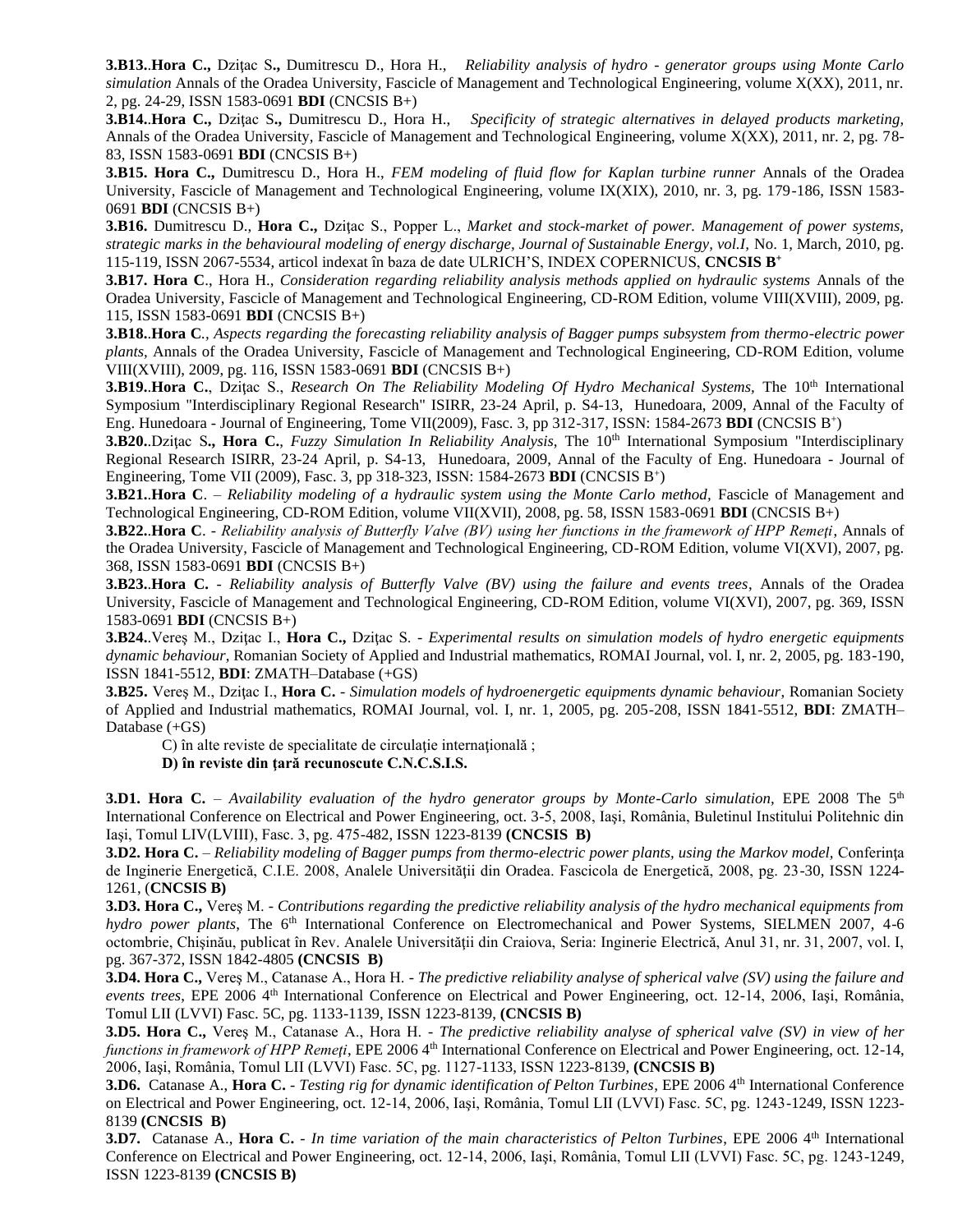**3.D8.** Cârlan M., **Hora C**., Oltean M. - *Evaluarea fiabilităţii unui sistem tehnic nedecompozabil. Studiu de caz:Reţea hidraulică, Tehnologiile energiei- Producerea, transportul şi distribuţia energiei electrice şi termice*, noiembrie-decembrie 2006, Revistă lunară de informare tehnico-ştiinţifică, Editura ICEMENERG, pg. 60-65, ISSN 1224-1113, (**CNCSIS B)**

**3.D9.** Felea I., **Hora C.** - *Modele matematice aplicate la evaluarea si optimizarea performantelor sistemelor generatoare de energie electrică cu unităţi hidrogeneratoare*, Conferinţa de Inginerie Energetică, C.I.E., Băile Felix, 7-8 iunie, 2007, Analele Universităţii din Oradea. Fascicola de Energetică, 2007, pg. 367-373, ISSN 1224-1261, (**CNCSIS C)**

**3.D10. Hora C.** - *Contribuţii privind analiza fiabilităţii previzionale a echipamentelor hidromecanice din centralele hidroelectrice*, Conferința de Inginerie Energetică, C.I.E., Băile Felix, 7-8 iunie, 2007, Analele Universității din Oradea. Fascicola de Energetică, 2007,pg. 75-81, ISSN 1224-1261, (**CNCSIS C)**

E) în alte reviste de specialitate de circulație națională (cu ISSN); **F) citări ISI/BDI/Alte reviste**

**3.F1.** Vesselenyi T., Dzitac I., Dziţac S., **Hora Cristina**, Porumb C., *Preliminary Issues On Brain – Machine Contextual Communication Structure Development*, SOFA, 29 July – 1 August, 2009, Szeged-Arad, pp. 35 – 40, Proc. ISI, 5 citări în ISI, **3.F2.** Secui, D.C., Bendea, G., Dziţac, S., Bendea, C., **Hora , Cristina.** – *A Modified Harmony Search Algorithm for the Economic Dispatch Problem,* Studies in Informatics and Control, volume 23, Issue 2, pg. 143-152, 2014, **ISI,** 1 citare în ISI, 1

citare in GS **3.F3. Hora C,** Vesselenyi T., Dzitac S. Dziţac I., Hora H., *Wear Simulation through Cellular Automata Method*, The 3rd International Workshop on Soft Computing Applications SOFA, 29 July – 1 August, 2009, Szeged-Arad, pg.41-46, ISBN 978 - 1 - 4244 - 5054 -1, **Proc. ISI,** 1 citare în ISI și 2 in BDI

**3.F4. Hora C**. – *Reliability modeling of a hydraulic system using the Monte Carlo method,* Fascicle of Management and Technological Engineering, CD-ROM Edition, volume VII(XVII), 2008, pg. 58, ISSN 1583-0691 **[BDI,](http://www.energy-cie.ro/content/view/19/43/)** 1 citare în BDI

**3.F5.** Catanase A., Bărglăzan, M., **Hora C.** - *Numerical Simulation of a Free Jet in Pelton Turbine*, Proceedings of the Sixth International Conference on Hydraulic Machinery and Hydrodynamics, oct. 21-22, 2004, Scientific Bulletin of the "Politehnica" University of Timişoara, pg.79-84, ISSN 1224-6077, 32 citări în BDI

**3.F6. Hora, C.,** Secui, D.C., Bendea, G., Dzitac, S. – *BB-BC-CG Algorithm for Operational Reliability Modeling of Hydro Generator Groups*, Proceedings of 4th International Conference on Information Technology and Quantitative Management (ITQM 2016), Asan, South Korea, Procedia Computer Science, vol. 91 (2016), pp. 1088-1095 – 1 citare în ISI

**3.F7.** Secui D. C., Bendea G., Dzițac Simona, Bendea C., **Hora C**., *A Modified Harmony Search Algorithm for the Economic Dispatch Problem*, Studies In Informatics And Control, Volume: 23, Issue: 2, Pages: 143-152 Published: jun 2014, factor de impact: 1,649, ISI, 4 citări în ISI

**3.F8.** Secui DC, Hora C, Bendea G, Bendea C, *Parameter estimation using a modified whale optimization algorithm for input‐output curves of thermal and hydro power plants,* International Transactions on Electrical Energy Systems, **Vol:** 30, **Issue:** 2, **Article Number:** e12188, **Published:** FEB 2020, Journal WOS Thomson Reuters, ISSN:2050-7038, (Factor impact in anul 2020 = 2.86), 2 citări în ISI

**4**. A)Articole/studii publicate în volumele unor manifestări ştiinţifice: (se precizeaza daca este cazul - indexate ISI sau indexate în baze de date internaţionale-BDI).

**D) în reviste din ţară recunoscute C.N.C.S.I.S.**

**4.D1. Hora C.,** Felea I. - R*esearch results regarding the operational reliability of equipment from hydro power plants structure,* Proceedings of the 7th International World Energy system Conference, WESC-2008, Iaşi 2008, Romania paper B003, ISSN 1198-0729

**4.D2.** Felea I., **Hora C.** - *Reliability modelling of hydromechanical systems for residue exhausting from thermo-electric power*  plants, The 9<sup>th</sup> Regional Energy Forum, FOREN 2008, Neptun, România, CD-ROM Edition, paper Sp-107, ISBN 978973720177-5

**4.D3.** Vereş M., Pantea I., **Hora C.,** Târziu H. - *The interpretation of mechanical vibrations signals as a basis in technical diagnosing hydro-assemblies*, Interdisciplinarity in Engineering, Inter-Ing 2005, Scientific Conference with International Participation, Tg. Mureş-România, 10-11 November, 2005 pg. 190-1-190-5, ISBN 973-7794-41-9

**4.D5.** Vereş M., Pantea I., **Hora C**., Târziu H. - *Method and procedure of measuring of working hydraulic turbines*, Interdisciplinarity in Engineering, Inter-Ing 2005, Scientific Conference with International Participation, Tg. Mureş-România, 10-11 November, 2005 pg. 189-1-189-6, ISBN 973-7794-41-9

**4.D6.** Catanase A., **Hora C.** - *Choosing a Solution Generate the Sinusoidal Signal For Dynamic Identification of Peltons Turbines*, The National Conference on Industrial Energetic with International Participation CNEI 2005, 10-12 noiembrie 2005, Bacău, MOCM-11, vol. 3, pg. 13-19, ISSN 1224-7480

**4.D7.** Vereş M., Pantea I., **Hora C**., Catanase A. - *Some appreciations on the hydrodinamics of sliding bearings*, International Scientific Conference several Aspects of Biology, Chemistry, Informatics, Mathematics and Pshysics, 11-13 November 2005, Băile Felix, România

**4.D8.** Vereş M., Pantea I., **Hora C.,** Catanase A. - *The mathematical modeling of the wear of sliding bearings throught the analysis of the vibration signals*, International Scientific Conference several Aspects of Biology, Chemistry, Informatics, Mathematics and Pshysics, 11-13 November 2005, Băile Felix, România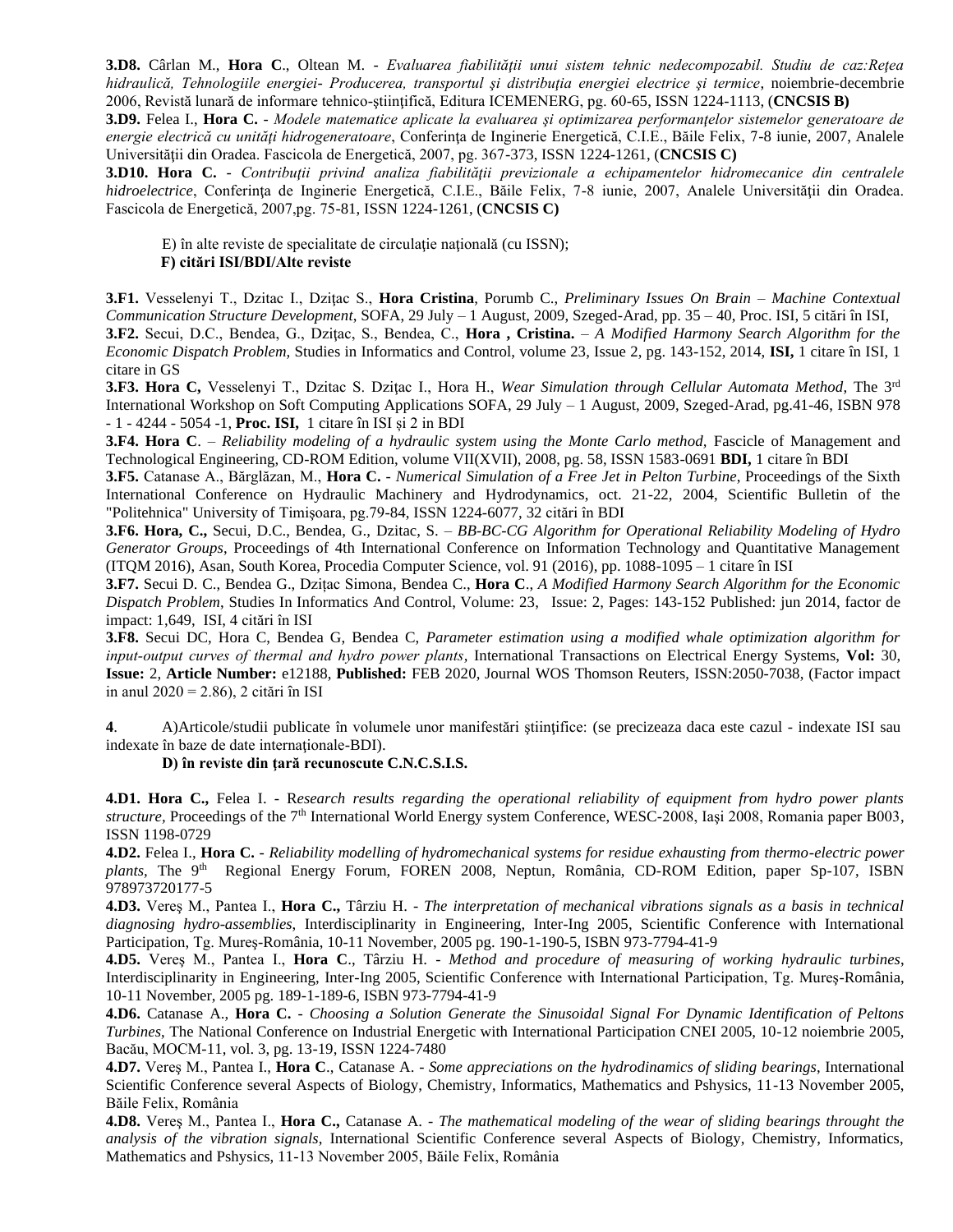**4.D9.** Catanase A., **Hora C**., Hora H., Vereş M. - *Dynamic model in frequency domain for Hydraulic Turbine of Pelton Type*, PSU-UNS International Conference on Engineering and Environment - ICEE-2005, Novi Sad 19-21 May, 2005 University of Novi Sad, Faculty of Technical Sciences Trg D. Obradovića 6, 21000 Novi Sad, Serbia & Montenegro Paper No. 72-1.3, pp 1-6 **4.D10. Hora C.,** Vereş M., Catanase A., Hora H.- *Methodological consideration about operational reliability of the hydrogenerator groups*, PSU-UNS International Conference on Engineering and Environment - ICEE-2005, Novi Sad 19-21 May, 2005 University of Novi Sad, Faculty of Technical Sciences, Trg D. Obradovića 6, 21000 Novi Sad, Serbia & Montenegro Paper No.72-1.4, pp. 1-5

**4.D11.** Vereş M., **Hora C.** - *Concernat la Diagnose Technique des paliers des Hydroagregats, conformement aux mesurage du Niveau des Vibrations*, The 5th International Conference on Electromechanical and Power Systems, SIELMEN 2005, 6-8 octombrie, Chişinău, pg. 197-200, ISBN 973-716-208-9

**4.D12.** Vereş M., **Hora C.**- *Consideration concernant la Structura des Systeme Dynamique d'un Hydroagregat en vue de la Diagnose Technique par la poursuite du Niveau des Vibrations*, The 5<sup>th</sup> International Conference on Electromechanical and Power Systems, SIELMEN 2005, 6-8 oct., Chişinău, pg. 201-204, ISBN 973-716-208-9

**4D13. Hora C.,** Vereş M., Catanase A., Hora H.- *Consideration about operational reliability of the hydro-generator groups*, The 5th International Conference on Electromechanical and Power Systems, SIELMEN 2005, 6-8 octombrie, Chişinău, pg. 175- 178, ISBN 973-716-208-9

**4.D14. Hora C.,** Vereş M., Catanase A., Hora H.- *Case study about operational reliability of the hydro-generator group Remeți, Romania*, The 5<sup>th</sup> International Conference on Electromechanical and Power Systems, SIELMEN 2005, 6-8 octombrie, Chişinău, pg. 179-182, ISBN 973-716-208-9

**4.D15.** Catanase A., **Hora C.** *- Dynamic model in time domain for tangential hydraulic turbine of Pelton Type,* Proceedings of the Fifth International World Energy system Conference, WESC 2004, may 17-19 2004, Oradea, Romania pg. 263-266, ISSN 1198-0729

**4.D16.** Catanase A., **Hora C.,** Hora H. - *Modelarea centralelor hidroelectrice ţinând cont de interacţiunea turbină hidraulică generator-reţea electrică*, The National Meeting with international participation, Nordtech 2004, Baia-Mare, Scientific Bulletin, seria C, vol. XVII, pg.19-24, ISSN 1224-3264

**4.D17. Hora C.,** Catanase A., Hora H.- *Aspecte privind modelarea hidraulicităţii în calculele de fiabilitate şi performabilitate ale unei amenajări hidroenergetice*, The National Meeting with international participation, Nordtech 2004, Baia-Mare, Scientific Bulletin, seria C, vol. XVIII, pg. 137-142, ISSN 1224-3264

**4.D18.**. Catanase A., Bărglăzan, M., **Hora C.** - *Numerical Simulation of a Free Jet in Pelton Turbine*, Proceedings of the Sixth International Conference on Hydraulic Machinery and Hydrodynamics, oct. 21-22, 2004, Scientific Bulletin of the "Politehnica" University of Timişoara, pg.79-84, ISSN 1224-6077,

**4.D19. Hora C.,** Catanase A., Hora H. - *Fault-tree Analysis Used In a Thermo- Electric Power Plant Oradea, Romania*, Proceedings of the Sixth International Conference on Hydraulic Machinery and Hydrodynamics, , oct. 21-22, 2004, Scientific Bulletin of the "Politehnica" University of Timişoara, pg.109-112, ISSN 1224-6077

**4.D20. Hora C.,** Catanase A., Hora H. - *Small Hydroelectric Power Plants In Bihorului Mountains Romania*, Proceedings of the 4th International World Energy System Conference (WESC-2002), Tokyo, Japan

**4.D21.**Catanase A., **Hora C.,** Hora H. - *Automatic Control System from Boga II, Small Hydro-Power Plant*, Proceedings of the 4 th International World Energy System Conference (WESC-2002), Tokyo, Japan

**4.D22..** Catanase A., **Hora C**., Hora H. - *The Influence of Reynolds Number on the Discharge Characteristics of Jets in Circular and Annular Orifices*, The Proceedings of the Fifth International Conference on Hydraulic Machinery and Hydrodynamics, vol.II, oct. 2000, Timişoara, ISSN 1224-6077

**4.D23. Hora C.,** Catanase A., Hora H. - *Comparative Study About Forecasting Reliability for the Cinders and Asches Instalations at the CET I and CET II from Oradea*, Buletinul Stiintific al Universității Politehnica din Timișoara, Tomul 45(59) 2000, Fascicola 2, pag. 47-54, ISSN 1224-6077

## C) nationale,

**4.C1. Hora C. -** *Studiu privind fiabilitatea operaţională a grupurilor hidrogeneratoare din CHE Tileagd, Bihor*, Analele Universităţii Oradea. Fascicola de Energetică, 2006, pg. 101-107, ISSN 1224-1261

**4.C2. Hora C.,** Vereş M., Catanase A., Hora H. - *Studiu de caz. Analiza fiabilităţii previzionale a subsistemului de alimentare cu apă a cazanului din CET II Oradea prin metoda lanţurilor Markov cu parametru continuu*, Buletinul Universităţii Petrol-Gaze din Ploieşti vol LVII, seria Tehnică, Nr. 2/2005, pg. 205-210, ISSN 1221-9371

**4.C3. Hora C.,** Vereş M., Catanase A., Hora H. - *Aspecte privind modelarea comportării în funcţionare a sistemelor de*  distributie ale apei printr-un lant Markov cu parametru continuu, Buletinul Universității Petrol-Gaze din Ploiești vol LVII,seria Tehnică, Nr. 2/2005,pg. 199-205, ISSN 1221-9371

**4.C4.** Vereş M., **Hora C.** - *Consideraţii privind comportarea dinamică a lagărelor hidrostatice cu presiune de ulei*, Buletinul Universităţii Petrol-Gaze din Ploieşti vol LVII,seria Tehnică, Nr. 2/2005, pg. 39-44, ISSN 1221-9371

**4.C5.** Vereş M., **Hora C.** - *Diagnoza tehnică a agregatelor hidroenergetice bazată pe evaluarea nivelului de vibraţii*, Buletinul Universităţii Petrol-Gaze din Ploieşti vol LVII, seria Tehnică, Nr. 2/2005, pg. 33-37, ISSN 1221-9371

**4.C6.** Hora H., Catanase A., **Hora C.** - *Metoda de diagnosticare a turbinelor hidraulice din cadrul unei amenajări hidroenergetice*, Annals of the Oradea University, Fascicle of Management and Technological Engineering, Vol.III(XIII), 2004, CD-ROM EDITION, pg. 29, ISSN 1583-0691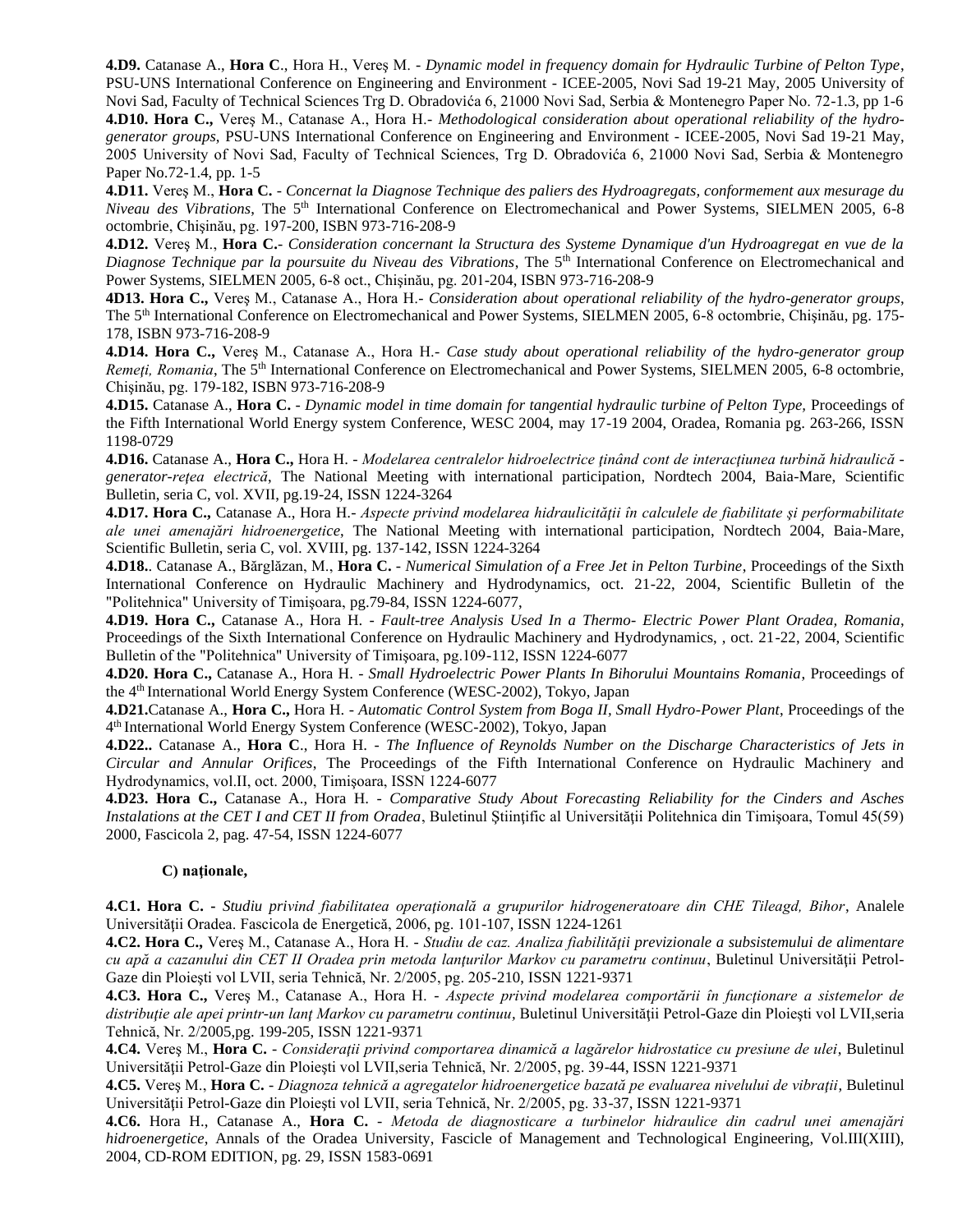**4.C7. Hora C.,** Catanase A., Hora H. - *Consideraţii privind optimizarea fiabilităţii sistemelor hidroenergetice*, Lucrările Ştiinţifice ale Simpozionului Internaţional Universitaria ROPET 2001, Partea a II-a, oct. 2001, Petroşani, pag. 141-144, ISBN 973-85398-5-4

**4.C8.** Catanase A., **Hora C.** - *Două metode de analiză a jeturilor de fluid pe suprafeţe plane*, Lucrările Ştiinţifice ale Simpozionului Internaţional Universitaria ROPET 2001, Partea a II-a, oct. 2001, Petroşani, pag. 71-74, ISBN 973-85398-5-4

**4.C9. Hora C.,** Catanase A., Hora H. *- Probleme tehnico-economice de optimizare în exploatarea conductelor din sistemele de distribuţie a apei*, Lucrările Simpozionului Naţional cu ocazia împlinirii a 40 ani de învăţămint superior în Baia Mare, mai 2001, Baia Mare Buletin Ştiinţific, seria C, vol. XV, pag. 125-130, ISSN 1224-3264

**4.C10.** Catanase A., **Hora C.** - *Aspecte privind curgerea turbulentă nestaţionară a fluidelor în conducte sub presiune*, Lucrările Simpozionului National cu ocazia împlinirii a 40 ani de învătămint superior în Baia Mare, mai 2001, Baia Mare Buletin Ştiinţific, seria C, vol. XV, pag. 53-60, ISSN 1224-3264

**4.C11.** Catanase A., **Hora C.** - *Studiu de caz asupra stabilităţii în funcţionare a unei CHE echipată cu turbine Francis*, Analele Universităţii din Oradea, Fascicola de Energetică , 2000, pag. 157-161, ISSN 1224-1261

**4.C12.** Catanase A., **Hora C.** - *Modelarea matematică a unei centrale hidroelectrice cu evidenţierea regimurilor tranzitorii de funcţionare*, Analele Universităţii din Oradea, Fascicola de Energetică 2000, pag.149-156, ISSN 1224-1261

**4.C13. Hora C**., Catanase A., Hora H. - *Studiu de caz. Modelarea procesului de eroziune a rotorului morii ventilator MV 260x80IN din CET I Oradea*, Analele Universităţii din Oradea, Fascicola de Energetică, 2000,pag. 42-45, ISSN 1224-1261

**4.C14. Hora C.,** Catanase A., Hora H. - *Modelarea matematică a proceselor de eroziune a rotoarelor morilor ventilator*, Analele Universităţii din Oradea, Fascicola de Energetică, 2000, pag.35-40, ISSN 1224-1261

**4.C15. Hora C.,** Hora H. - *Considerații privind fiabilitatea lagărelor cu alunecare*, Analele Universității din Oradea, Fascicola de Mecanică, 2000, pg. 275-281, ISSN 1222-5517

**4.C16. Hora C.,** Catanase A. - *Analiza fiabilităţii previzionale folosind diagramele echivalente de fiabilitate a sistemului de acţionare hidraulică a VIR din CHE Săcădat*, Analele Universităţii din Oradea, Fascicola de Energetică, 1999, pag.110-116, ISSN 1224-1261

**4.C17. Hora C.,** Catanase A., Hora H. - *Aplicarea lanţurilor Markov la studiul fiabilităţii previzionale a sistemelor de alimentare cu apă a cazanelor din CET I Oradea*, Analele Universităţii din Oradea, Fascicola de Energetică, 1999, pag.104- 109, ISSN 1224-1261

**4.C18. Hora C.,** Catanase A., Hora H - *Evaluarea indicatorilor de fiabilitate previzională pentru instalaţiile de pompare a*  zgurii și cenușii din CET I și CET II Oradea prin utilizarea arborilor de defectare, Analele Universității din Oradea, Fascicola de Energetică, 1999, pag. 92-103, ISSN 1224-1261

**4.C19.** Catanase A., **Hora C.,** Rancov N. - *Program de calcul pentru studiul regimului nepermanent de presiune şi viteză în timpul loviturii de berbec pentru conducta forţată a CHE Remeţi*, Analele Universităţii din Oradea,. Fascicola de Energetică, vol. III, 1998, pag. 66-71, ISSN 1224-1261

**4.C20.** Catanase A**., Hora C.** - *Lovitura de berbec în conducta forţată a unei amenajări hidroenergetice*, Analele Universităţii din Oradea, Fascicola de Energetică, vol. III, 1998, pag. 59-65, ISSN 1224-1261

**5** Brevete de invenţie

**6** Proiecte/contracte/granturi de cercetare-dezvoltare-inovare:

**A) obţinute prin competiţie pe bază de contract/grant internationale**

**6.A1. Grant de cercetare** *Instalație pilot pentru identificarea unor soluții tehnice de producere a H<sup>2</sup> verde (din surse regenerabile)* grant de cercetare câștigat prin **Competiția de granturi -** Cercetarea științifică de excelență aferentă domeniilor prioritare cu valorificare prin transfer tehnologic: *INO – Transfer – UO, 2021,* Funcție: manager grant

6.A2. Bursă obținută prin competiție la Academia de Științe a Ungariei, Budapesta 2013 *"The hydraulics of local underwashings of longitudinal shore-protecting support structure"* MTA- OM Domus Hungarica, Perioada: 2 luni, Valoarea: 160000 HUF, Functia în cadrul proiectului: director.

**6.A3.** Bursă obţinută prin competiţie la Academia de Ştiinţe a Ungariei , Budapesta 2010 20/22.01.2010, *"Wear modeling and simulation of Kaplan turbine runner*" MTA- OM Domus Hungarica, Perioada: 2 luni, Valoarea: 180000 HUF, Funcţia în cadrul proiectului: director.

**6.A4.** *Advanced ground source heat pump systems for heating and cooling in Mediterranean climate* **(acronym GROUND-MED)**, nr.TREN/FP7EN/218895/"GROUND-MED", Funding scheme CP, 2008-2013, 338.040 €, beneficiar Uniunea Europeană, partener Universitatea din Oradea, Responsabil temă : prof.dr.ing. Marcel Roşca, Universitatea din Oradea, Funcţia în cadrul proiectului: **membru**

**6.A5.** *Efficient low temperature geothermal binary power (***acronym** *LOW-BIN),* FP6 STREP project no. TREN/05/FP6EN/S07.53962/518227, 2006-2009, 200.200 €. Responsabil temă : prof.dr.ing. Marcel Roşca, Universitatea din Oradea. Perioada de realizare: 2006 – 2009, Funcţia în cadrul proiectului**: membru**.

**6.A6.** *High Solar Fraction Heating and Cooling Systems with Combination of Innovative Components and Methods* **(acronym HIGH-COMBI),** finanţat pentru Universitatea din Oradea în proporţie de 100% de Comisia Europeană (Contract Nr. TREN/07/FP6EN/S07.68923/038659, 2007-2011, 38.500 €.Responsabil temă : prof.dr.ing. Marcel Roşca, Universitatea din Oradea. Funcţia în cadrul proiectului**: membru**.

**6.A7.** *Enhanced Geothermal Innovative Network for Europe***" (acronym ENGINE)",** FP6 CA project no. 019760, SES6, 2005-2008, 19.200 €, beneficiar Uniunea Europeană, partener Universitatea din Oradea, Responsabil temă : prof.dr.ing. Marcel Roşca, Universitatea din Oradea, Perioada de realizare: 2006 – 2008, Funcţia în cadrul proiectului: **membru.**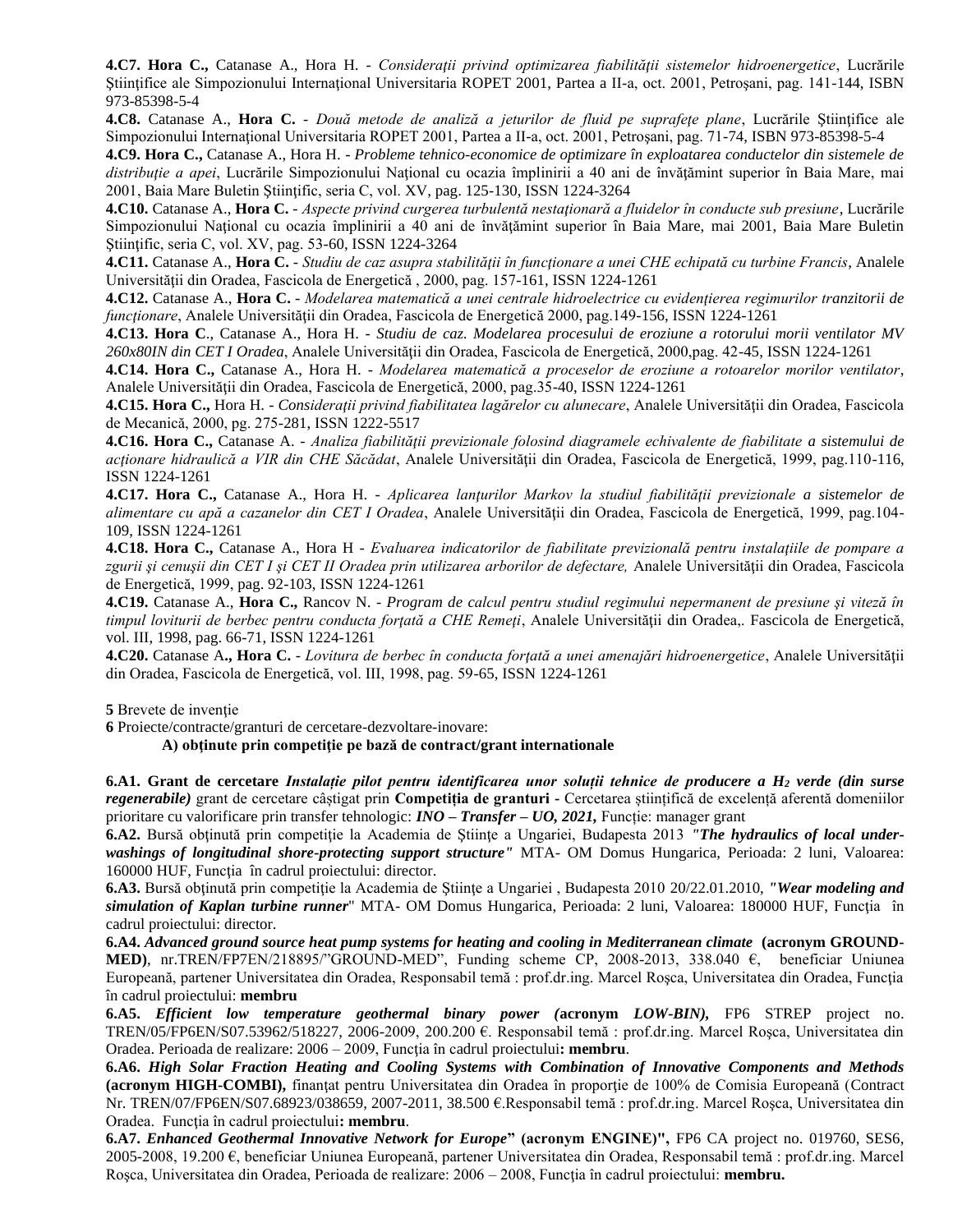**6.A8.** *Ground coupled heat pumps of hight technology* **(acronym GROUNDHIT)**, FP6 STREP project no. TREN/04/FP6EN/S07.31402/503063, 2004-2007, 53.760 €., beneficiar Uniunea Europeană, partener Universitatea din Oradea, Responsabil temă : prof.dr.ing. Marcel Roșca, Universitatea din Oradea, Perioada de realizare: 2004 – 2008, Funcția în cadrul proiectului: **membru**.

**6.A9. Reaching the Kyoto targets by means of a wide introduction of ground coupled heat pumps (GCHP) in the built environment" (acronym GROUND-REACH),** FP6 project no. EIE/05/105), 2005-2008, 21.000 € ,beneficiar Uniunea Europeană, partener Universitatea din Oradea, Responsabil temă : prof.dr.ing. Marcel Roşca, Universitatea din Oradea, Perioada de realizare: 2006 – 2008, Funcţia în cadrul proiectului**: membru**

**6.A10.** *The effect of tram and traffic induced vibrations in the Oradea urban conditions on the occurence and development "Sf. Mihail" church on the Magheru Avenue"***,** Proiect internaţional bilateral nr. 737/18.09.2004, University of Oradea, Faculty of Power Engineering, Department of Basic and Economic Courses – Budapest University of Technology and Economics , Faculty of Civil Engineering, 2004; Director de proiect: Vereş Mircea, Durata proiectului: 2004- 2007, Funcţia în cadrul proiectului: **membru.**

## **B) obţinute prin competiţie pe bază de contract/grant nationale**

*6.A1. Combaterea abandonului școlar la Facultatea de Inginerie Energetică și Management Industrial***,** acord de grant nr.  $153/SGU/NC/II$ – proiect ROSE – YouTurn, perioada de realizare:  $2019 - 2020$  (40.000 euro), Funcția în cadrul proiectului: expert coordonator tutori

*6.A2. Proiectul CNFIS-FDI-2020-0460 Eficientizarea procesului de internaționalizare a Universității din Oradea prin creșterea vizibilității și parteneriate strategice* – *Domeniul 2: Internaționalizarea Învățământului Superior din România,* Perioada de derulare: 1 mai 2020 -18 decembrie 2020 (345132 RON). Funcţia în cadrul proiectului: expert promovare

*6.A3. Centrală electrică eficientă cu sursă geotermală de temperatură joasă*, Contract CEEX CORINT nr. 94/2006, 2006- 2009 (2006 – 202.950 RON, 2007 – 292.792, 2008 – 117.117 RON, 2009 – 89.843, total 702.702 RON). Autoritatea contractantă Centrul Naţional de Management Programe, contractor Universitatea din Oradea, responsabil contract: prof.dr.ing. Marcel Rosca, perioada de realizare: 2006 – 2008, Functia în cadrul proiectului**: membru** 

*6.A4. Îndeplinirea obiectivelor Kyoto prin introducerea pe scară largă pompelor de căldură cu sursă subterană în zonele construite***,** Contract CEEX CORINT nr. 95/2006, 2006-2008 (2006 – 15.000 RON, 2007 – 15.000 RON, 2008 – 14.226 RON, total 44.226 RON Autoritatea contractantă Centrul Naţional de Management Programe, contractor Universitatea din Oradea, responsabil contract: prof.dr.ing. Marcel Roşca, perioada de realizare: 2006 – 2008, Funcţia în cadrul proiectului**: membru.**

*6.A5. Reţea inovativă de resurse geotermale stimulate pentru Europa*, Contract CEEX CORINT nr. 103/2006, 2006-2008 (2006 – 20.000 RON, 2007 – 12.027 RON, 2008 – 12.027 RON, total 44.054 RON Autoritatea contractantă Centrul Naţional de Management Programe, contractor Universitatea din Oradea, responsabil contract: prof.dr.ing. Marcel Roşca, perioada de realizare: 2006 – 2008, Funcţia în cadrul proiectului: **membru.**

**C) contracte de cercetare cu mediul socio-economic**

*6.C1. Influenta uzurii roţilor dinţate din cutia de viteze a unei maşini de găurit GV.6, asupra fiabilităţii acesteia*, contract nr.529 din 2000, beneficiar Înfrăţirea S.A. Beiuş, membru

*6.C2. Proiectarea unei linii automate de dozare şi împachetare a produselor Naturavit***,** contract nr.279 din 2003, beneficiar S.C. Naturavit Impex SRL, membru

*6.C3. Furnizarea unui program de baze de date pentru stocurile de piese de schimb***,** contract nr. 359 din 2003, beneficiar S.C. Astral Auto SRL, membru

*6.C4. Studiu și soluție tehnică pentru alimentarea cu energie electrică din sursă solară (fotovoltaică) a receptoarelor electrice care asigură iluminatul "City Light" al unei stații OTL,* beneficiar S.C.OTL Oradea S.A., contract din 15.12.2016*, membru*

D) alte lucrări de cercetare-dezvoltare, după caz.

**7** A)Creaţii artistice prezentate la manifestări recunoscute, precum şi, după caz, alte lucrări similare ,

B)lucrări prezentate la diferite seminarii/expoziţii şi nepublicate, etc.

- **8**.. Recunoasterea prestigiului stiintific
	- A) Conducere de doctorat
	- B) Referent in comisii de doctorat internationale in ultimii 5 ani
	- C) Membru in colective de redactie ale unor reviste stiintifice recunoscute
	- D) Referent atestat al unor reviste ştiinţifice cotate ISI sau indexate in BDI in ultimii 5 ani
	- E) Expert ştiinţific atestat naţional / internaţional

**F) Premii:** premiu pentru rezultatele cercetării de către Consiliul Naţional al Cercetării Ştiinţifice din Învăţământul Superior, în cadrul programului PNII, Resurse Umane, Premierea Cercetării, 2010

**G) membru în asociaţii ştiinţifice şi profesionale**: IGA – International Geothermal Association, SIER **–** Societatea Inginerilor Energeticieni din România, ARTN – Asociaţia Română pentru Tehnologii Neconvenţionale, ARR – Asociaţia Română de Robotică, AMIER – Asociaţia Managerilor şi Inginerilor economişti din România, ARG – Asociația Română de Geotermalism, AGIR – Asociația Generală a Inginerilor din România